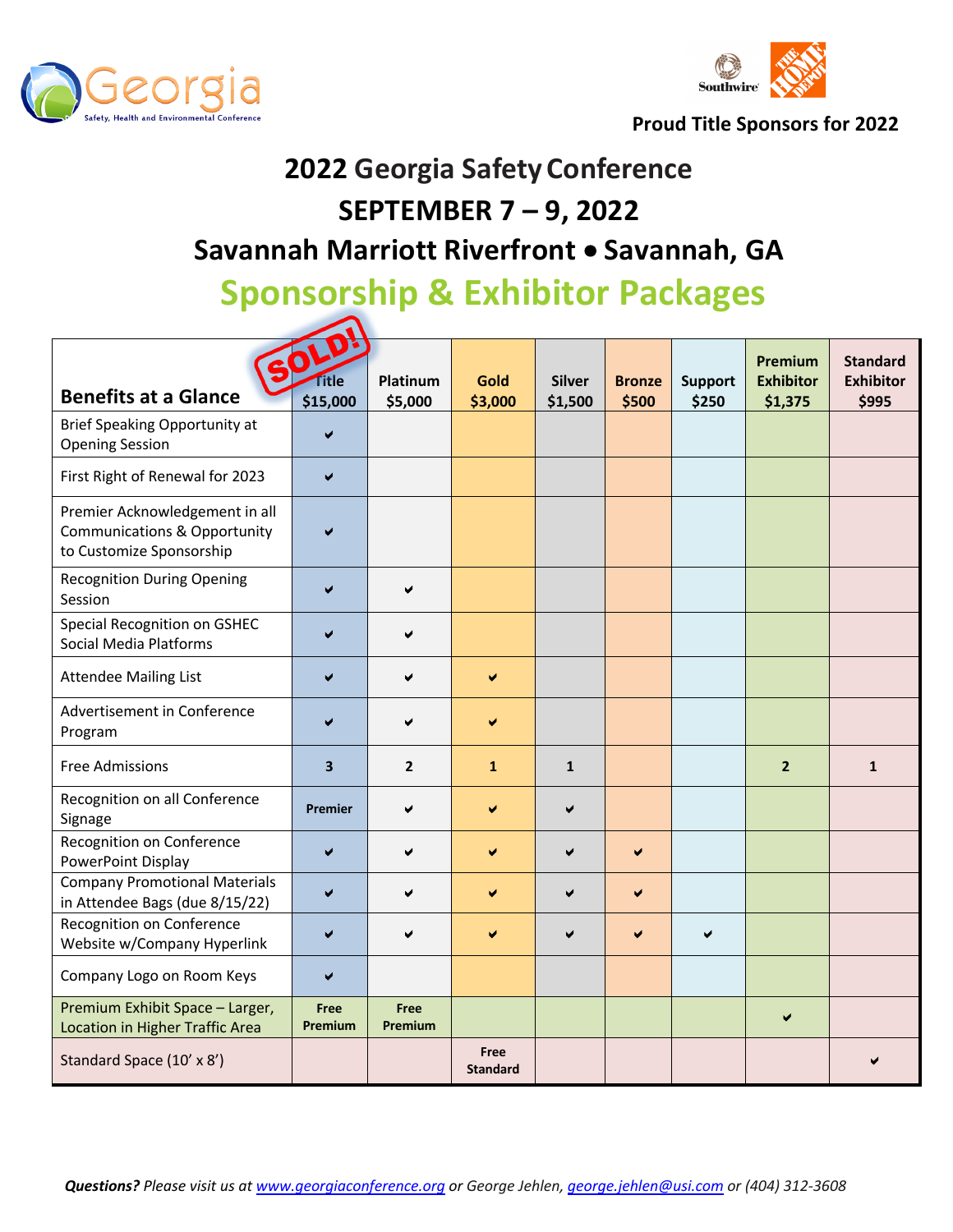



#### **Proud Title Sponsors for 2022**

### **Exclusive Sponsorship Opportunities**

The Georgia Safety Conference takes the place over the course of three days, with over 50 sessions, attracting attendees, speakers, sponsors, and exhibitors from across the U.S. Companies represented include Delta, Mohawk, Home Depot, Southwire, Teleflex, Batson Cook, Thomas Concrete, amongst many others!

We are offering a limited number of exclusive sponsorship opportunities. These packages are designed to increase exposure to the over 500 attendees of occupational safety, health, environmental, human resources, and workers' compensation professionals that attend the conference.

If you would like to take advantage of this offer, please contact exhibitors@georgiaconference.org

| <b>Exclusive</b><br>Sponsorship                     | <b>Cost</b> | <b>Available</b> | <b>Benefits</b>                                                                                                                                                                                                                                                                                             |  |  |
|-----------------------------------------------------|-------------|------------------|-------------------------------------------------------------------------------------------------------------------------------------------------------------------------------------------------------------------------------------------------------------------------------------------------------------|--|--|
| Morning/Afternoon<br><b>Breaks</b>                  | \$500       | 4                | • Exclusive sponsorship of (1) morning or afternoon break.<br>• Signage (provided by you) on each break table.<br>• Recognition and brief company description announcement<br>during the break by a board member.                                                                                           |  |  |
| Lunch (Wednesday or<br>\$2,500<br>Thursday)         |             | $\overline{2}$   | • Sponsorship of Wednesday or Thursday lunch with a captive<br>audience of 500+ (first come, first serve on date choice)<br>• Signage recognition as exclusive lunch sponsor.<br>• Acknowledgment during lunch with brief speaking<br>opportunity for company representative.<br>• Reserved table optional. |  |  |
| Conference App<br>\$3,000<br>Sponsor                |             | $\mathbf{1}$     | • Have your company name and logo on the Conference App,<br>accessible to all attendees<br>• Ability to include exclusive "advertisements" on the App                                                                                                                                                       |  |  |
| \$1,500<br>Photo Booth Sponsor                      |             | $\mathbf{1}$     | • New for 2022, have your logo on full display on the Backdrop<br>& Social Media postings.                                                                                                                                                                                                                  |  |  |
| \$1,500<br>$\mathbf{1}$<br><b>Reception Sponsor</b> |             |                  | • Verbal recognition during Wednesday night reception.<br>• Recognition on signage during reception.<br>• Live Band performing in the Expo area.                                                                                                                                                            |  |  |
| Band/Concert<br>Sponsor                             | \$1,500     | $\overline{2}$   | • Verbal recognition during Wednesday night performance.<br>• Recognition on signage during concert.                                                                                                                                                                                                        |  |  |